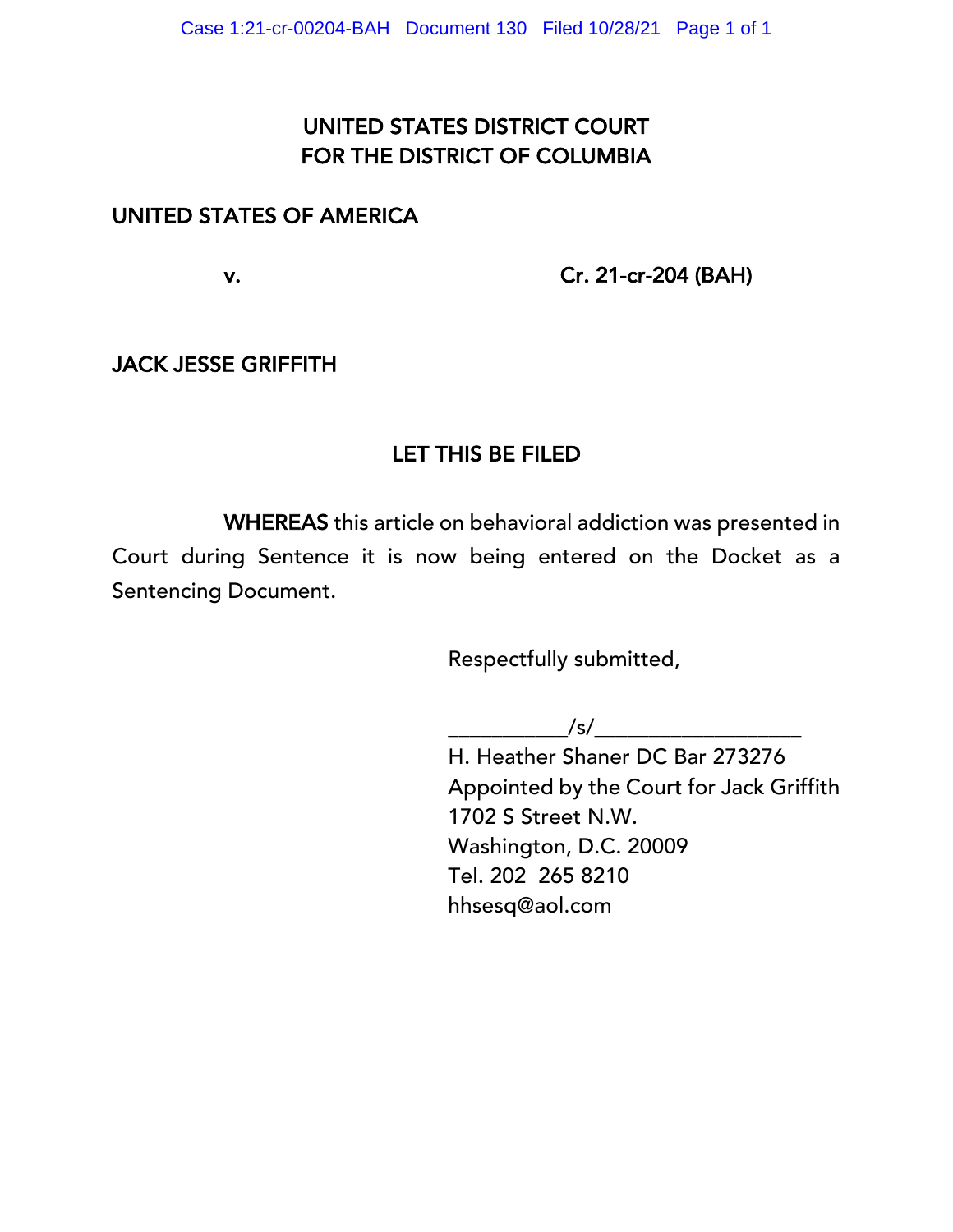

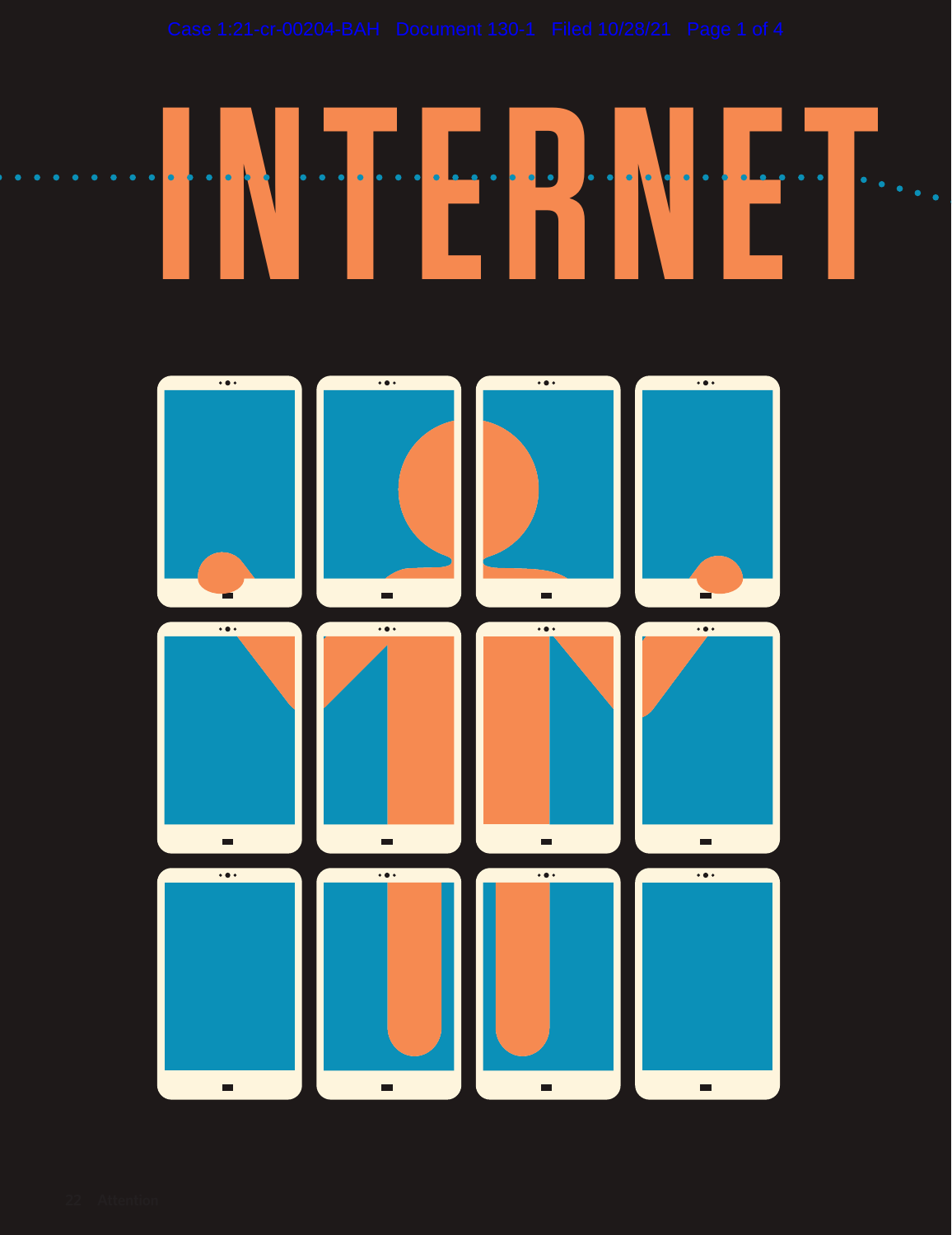by Todd Love, PsyD, LPC, BCC **INTERNATIONAL PROPERTY AND SUPPORT OF A PARTIES** 

> **THERE'S LOTS OF TALK AND CONCERN** about screen time these days. It's not uncommon for someone to say "OMG, I'm totally addicted to the internet/my phone/etc." That's probably not a medically accurate diagnosis. But *can* you be addicted to the internet? Can you even be addicted to *anything* that isn't a drug?

The answer is a resounding *yes*. The American Society of Addiction Medicine (ASAM) defines addiction as a singular medical condition that includes both behaviors and substances. The American Psychiatric Association (APA) now officially recognizes gambling disorder as a behavioral addiction.

Internet addiction, also known as internet addiction disorder (IAD), is a huge problem around the world, and there have been over 300 neuroscience studies published indicating internet addiction as a biologically based medical issue. The South Korean government declared internet addiction a public health crisis over a decade ago, and currently estimate that 20 percent of their population (almost 10 million people) is at serious risk of internet addiction.

Internet addiction can manifest in a variety of ways, including the overuse of social media, gaming, shopping, gambling, pornography, and even what psychologists are simply calling smartphone addiction.

### **Internet pornography addiction**

There is unnecessary controversy around internet pornography addiction. We can all agree there is a larger problem with too much screen time, and it's easy for people to agree that too much gaming or social media use can develop into an addiction. Common sense dictates that chronically viewing internet pornography is no different.

Indeed, scientific studies are emerging on the topic that chronic use of internet pornography can create the same changes in brain neural pathways that led ASAM to include some compulsive behaviors as having the potential to become addictions. And when people try to stop, they can experience withdrawal impacts such as increased moodiness (depression, anxiety, anger, irritability), trouble sleeping, and decreased motivation and concentration.

### **Internet gaming disorder**

Internet gaming disorder is the most widely known manifestation of internet addiction. In the worst cases, people have died from heart attacks after playing for days on end. In South Korea, an infant died of malnutrition because her parents couldn't stop gaming long enough to feed her.

**and** 

**ADHD**

Examples such as this, coupled with scores of scientific studies, have led the World Health Organization to offi-

cially recognize internet gaming addiction as a bona fide addiction, and the APA is on the (slow) path to doing so.

## **How do you tell if you have an internet addiction?**

Three of the key criteria for addiction are (1) unsuccessful attempts to quit or cut back, (2) negative consequences (jeopardizing/losing a significant relationship, job, or educational opportunity), and (3) continuation of the behavior despite negative consequences.

Yes, too much online time is a problem for many people. But if someone genuinely wants and tries to stop, yet is unable to do so despite the promises and consequences, that is a next level problem; that may be an internet-related addiction.

Someone may take risks such as viewing porn at work, or miss class regularly because they stay up all night gaming. Someone may promise their relationship partner or friends that they will spend more time together, only to lose those connections because they missed engagements because they got lost in Reddit. Another may get in a loop of continuously deactivating and reactivating gamer accounts or social media profiles in desperate attempts to stop.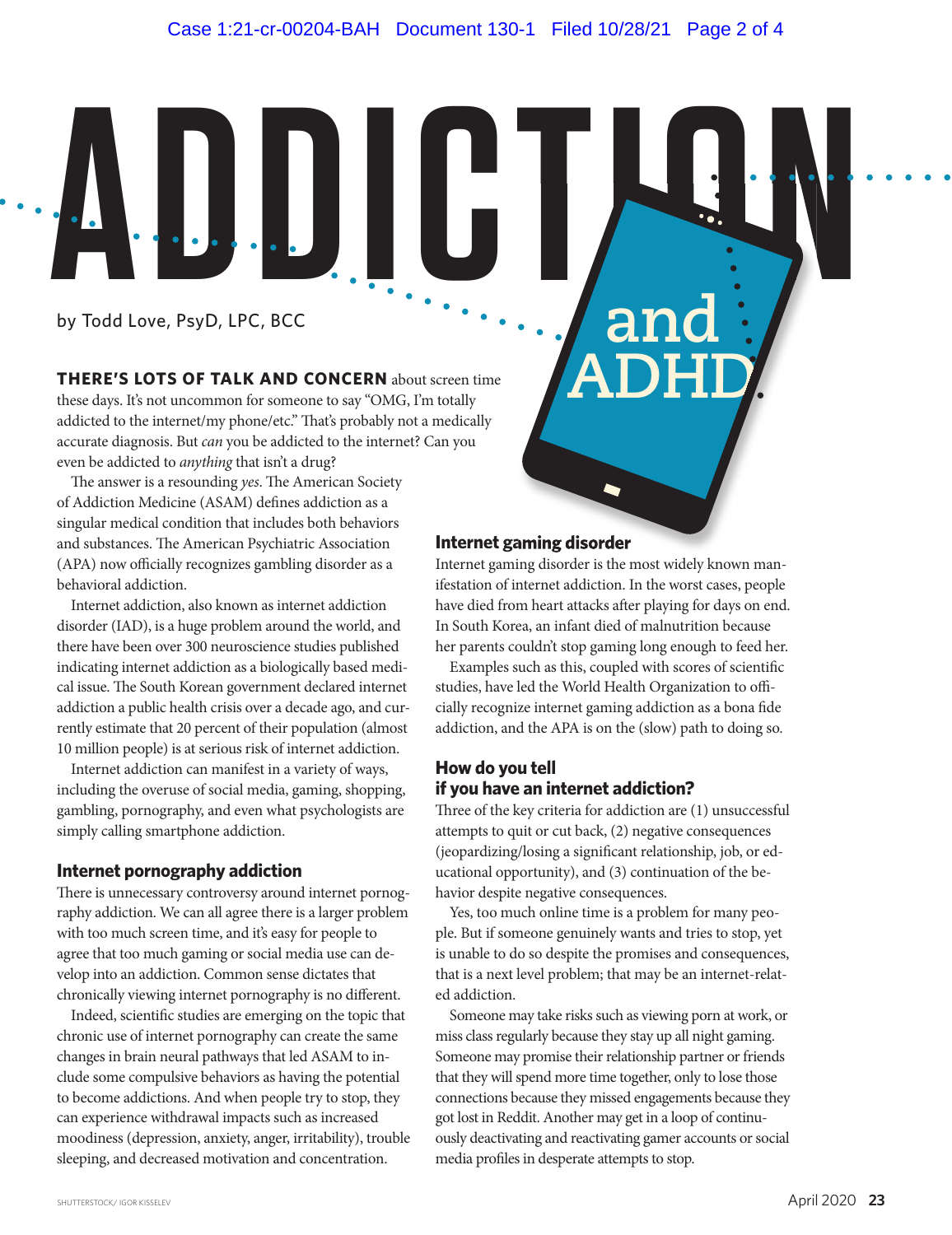Porn addiction may bring about broader consequences. Many consequences are no different from other internetrelated addictions; poor performance at work or school because too much time is spent viewing porn, lost/damaged relationships because viewing porn is prioritized over spending time with others, failed attempts to quit or cut back, etc. But the topic of internet porn is also tricky because it can sometimes be harder to identify what is too much or what is a problem. Some might conservatively say *any* use is too much, while others may have a more permissive attitude. We aren't talking about casual or recreational use; we are talking about regular, chronic use. What matters here is the ability to control one's self, and the costs if one cannot.

There can also be sexual impacts for the individual. Addiction neurochemistry results in sensitization and then desensitization of reward circuitry, and the problem of porn induced erectile dysfunction (PIED) is an area of increasing study. Heavy porn use generally decreases relationship satisfaction, and elements of tolerance can result in people losing interest in a real-world partner, leading to further problems.

What happens when some of these internet-related addictive areas combine? Social media use can turn into flirting and sexting. People may be perfectly happy with their relationship; however, the thrill of secretly sexting with others can become overwhelming for the addictionprone. People may begin taking risks such as sexting with a coworker, communicating outside their relationship, or



## **Three Common Findings About ADHD and Internet Addictions**

- 1. People with ADHD are unusually sensitive to screen media technology. (2019 Duke paper)
- 2. Approximately 20 percent of young adults with ADHD struggle with internet addiction.
- 3. All presentations of ADHD are vulnerable to IAD.

being catfished into something age-inappropriate. People may find themselves looking at potential consequences such as losing their relationship or breaking up someone else's, or facing sexual harassment or other legal troubles. These can be considered clear signs that their internet porn use is out of control.

## **What does this mean for people with ADHD?**

A lot actually; this is something about which people with ADHD need be very careful. Among the hundreds of scientific research papers published on internet-related addictions, dozens have studied the specific intersection of ADHD and internet addiction. The ADHD brain is predisposed to be drawn to the novel and shiny; what's more novel and shiny than downloading a new porn video, playing a video game, finding the absolute best shopping deal, or checking for updates on a social media feed?

People with ADHD are already time-blind, which makes it even easier to get lost in the endless flow of information (or junk) found while scrolling through news, stocks, You-Tube, sports, etc. Additionally, people with ADHD are frequently already less aware of consequences. Amazon oneclick is not the friend of the ADHD impulsive type, especially one who struggles with internet addiction.

## **Treatment for internet addiction**

So, what do we do about it?

#### ● **First and foremost, treat the ADHD.**

Studies from substance abuse research have shown that untreated ADHD poses an elevated risk for addiction. Similarly, researchers studying ADHD plus IAD have found the severity of ADHD symptoms links to the risk for, and severity, of internet addiction. Not surprisingly, research has also found that ADHD meds can help with ADHD+IAD treatment.

#### ● **Protect yourself from yourself.**

Those of us with ADHD aren't great with willpower to begin with. People seeking recovery must be honest with themselves: *Do I need social media, games, news, sports, and shopping apps on my phone? Are they truly helping me to live a better life, or are they just making things worse?* These are questions that everyone should ask themselves; however, someone struggling with ADHD plus IAD may have to make sacrifices and trade-offs, to give up convenience in exchange for stability and recovery.

Review your environment. Delete apps you don't need, set limits on others; set up filtering, restrictions, and accountability systems. The Screen Time app is built in to the Apple ecosystem; however, there are many add-on tech solutions for devices and entire homes. It is possible to turn the smartphone/tablet/laptop back into the productivity tool it was designed to be.